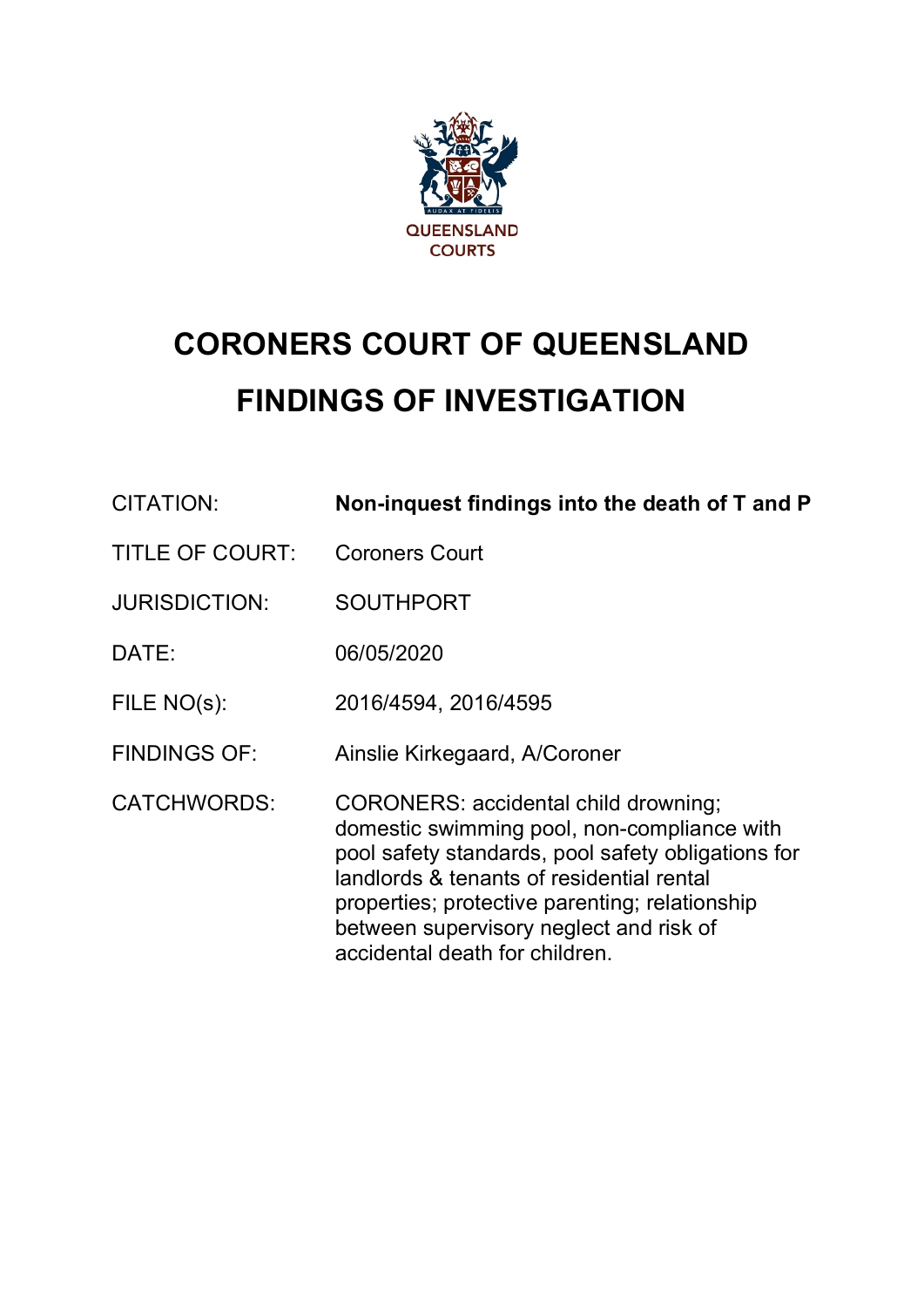# **Contents**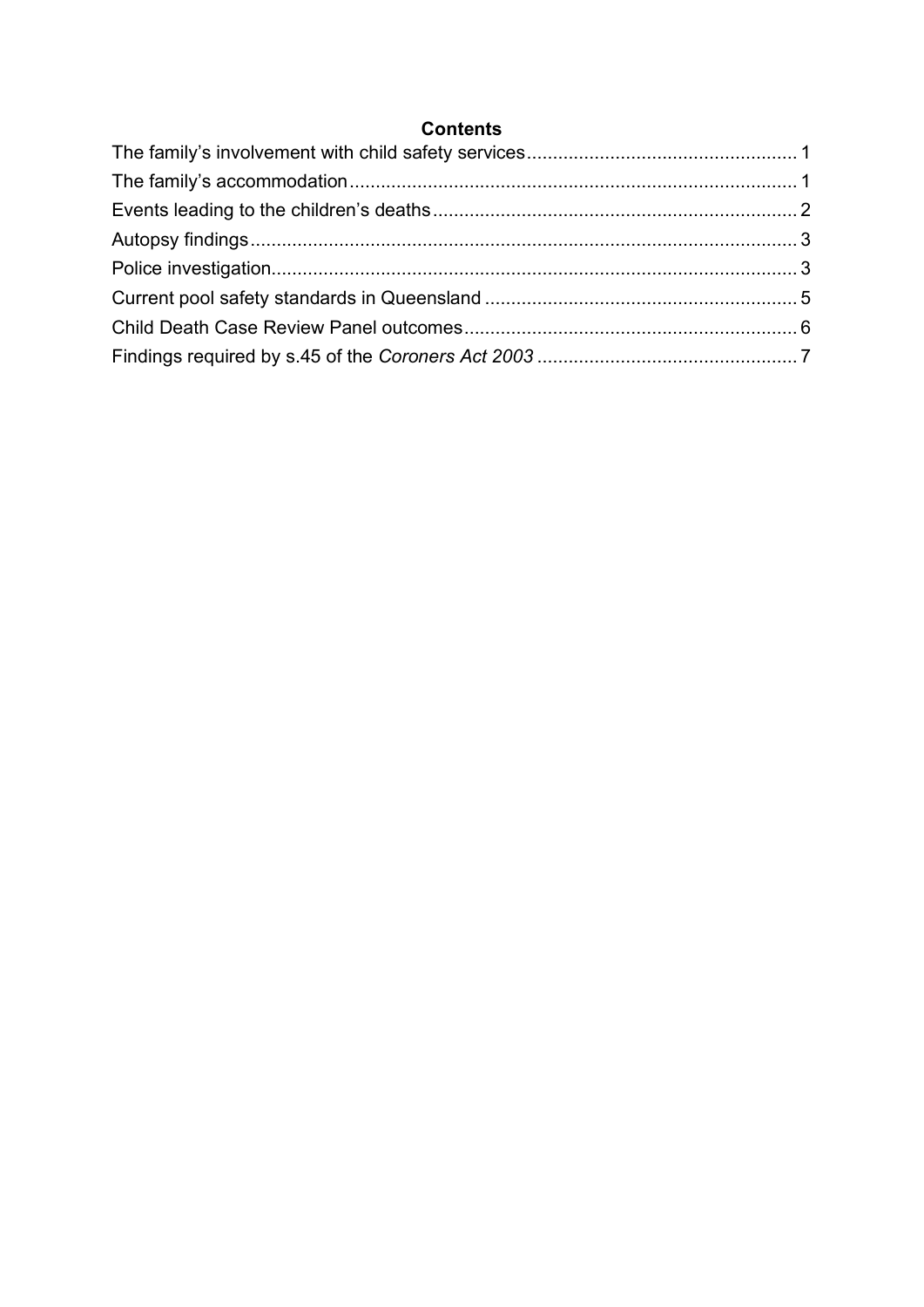- 1. T was a four-year-old girl who drowned with her three-year-old sister P in a swimming pool at the family's rental home on the afternoon of 1 November 2016. They had three other young siblings including a five-year-old brother.
- 2. T attended pre-prep one day a week in preparation for starting prep in 2017. P did not attend kindergarten or day care. She was cared for at home by her parents who were both unemployed.
- 3. The girls' deaths were reported to the coroner because they died in a drowning incident.

## <span id="page-2-0"></span>**The family's involvement with child safety services**

- 4. The family had a child protection history from 2011-2016 arising from a series of child concern reports and notifications due to concerns about their exposure to domestic and family violence, including physical and emotional abuse, by the father towards the mother. There were multiple reports about the father's aggressive, controlling and threatening behaviours including socially isolating the family from other family members and the community, obstructing the mother's and the children's access to medical treatment, controlling family finances, using belittling and derogatory language and physical violence against the mother and the children (excessive discipline). There were also concerns about poor household hygiene and the children's educational, medical and developmental and supervision needs not being met. The eldest child had a high rate of school absenteeism and the children missed medical appointments and were displaying some developmental delays. There were also reports regarding concern that the father may be using illicit drugs and might have undiagnosed mental health issues.
- 5. There were two Investigation and Assessments, one finalised in January 2016 and the other in June 2016, both with an outcome of Unsubstantiated – Child Not in Need of Protection. The parents declined referral to support services stating they received support from their church (Jehovah's Witnesses).
- 6. There was no child safety involvement with the children or their family at the time of the girls' deaths.
- 7. There was a Domestic Violence Order in place naming the father as the respondent and the mother as the aggrieved at the time of the children's deaths. It also named the children. It was in force until 21 April 2018 and included no contact conditions with the mother. This order was made on application by police following an incident on 27 November 2015 when the father assaulted the mother at the family home. He was also charged with assault but the charge did not end up proceeding.

#### <span id="page-2-1"></span>**The family's accommodation**

- 8. The family had been evicted from their accommodation in mid-2015 due to extremely poor living conditions. They moved into the rental property in early November 2015. They were renting it privately through the owner who had advertised the property on Gumtree.
- 9. The residence is a two-storey highset dwelling. There is a back deck with external stair to the backyard. Access to the back door is via another set of external stairs leading to a deck. This back door gains access to the upstairs dining room via a glass sliding door and sliding security door. The lock on the sliding security door was reportedly broken approximately one week prior to the children's deaths and was unable to be locked. The mother told police they called the owner asking for it be fixed but it was yet to be repaired.
- 10. There was a large trampoline (at least 12 foot in diameter) at the bottom of the rear external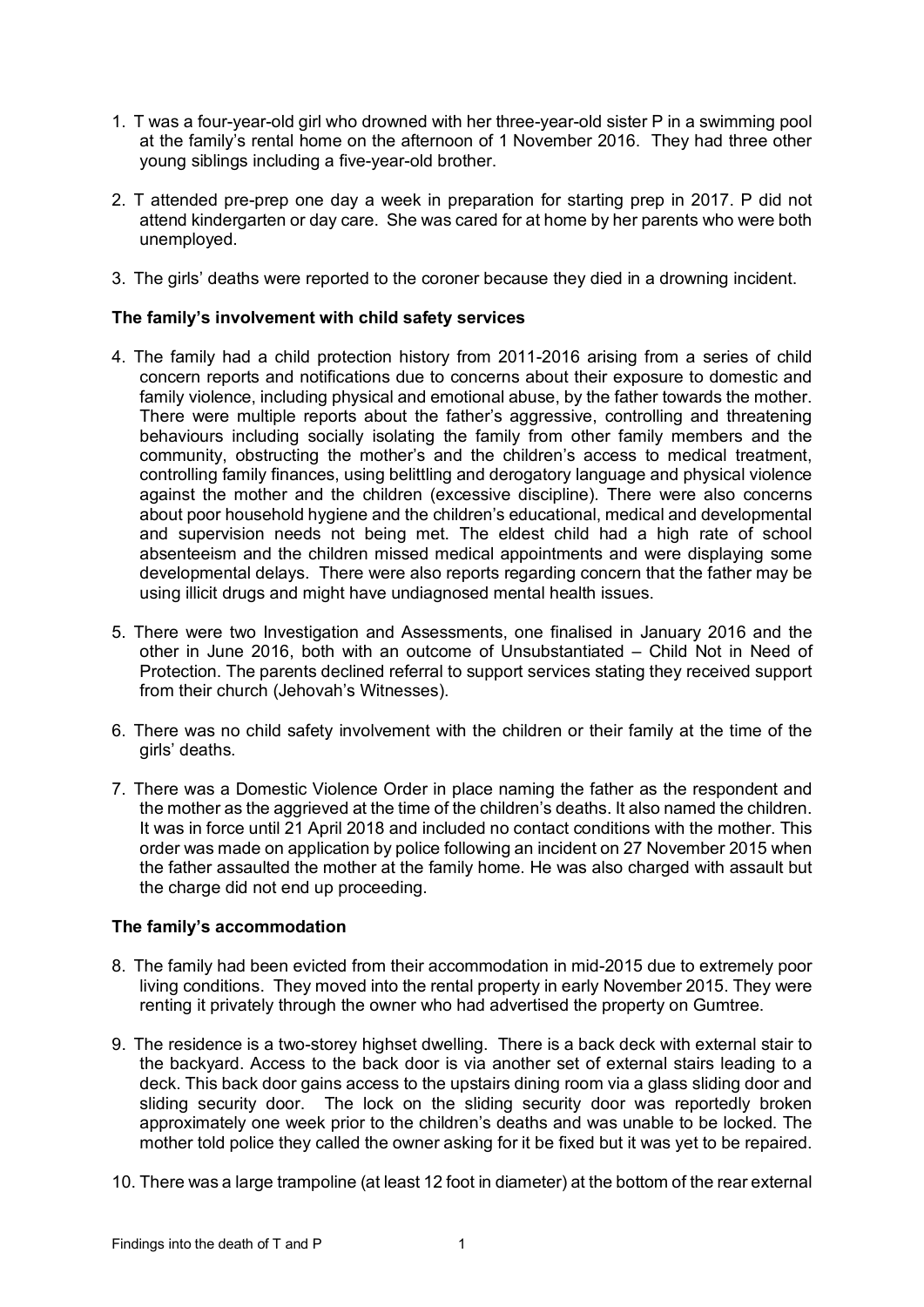stairs. Next to the trampoline was a large kidney shaped in-ground swimming pool enclosed by a metal pool fence. The pool gate had a latch that had to be pulled up to open the gate, with a small key left in the locking mechanism.

11. None of the children had ever received swimming lessons and none, including T and P, were able to swim. According to the parents, the family had only used the pool a couple of times previously at which times the children were supervised and had to remain on the pool step area.

### <span id="page-3-0"></span>**Events leading to the children's deaths**

- 12. A comprehensive police investigation established that on 1 November 2016, the family were all at home. T and her older brother were meant to have attended school and preprep that day but the parents decided to keep them at home because of the wet weather. They had to walk the children to school and did not want the children to get wet in the heavy rain.
- 13. The mother told police she was unwell and went to lie down in the main bedroom sometime between 11:30am – midday. It was later established that she was pregnant at the time and may have been suffering morning sickness. She said she put on a Pokemon movie for the three older children. The two youngest children were asleep in their cots. The mother said the father was out in the lounge area playing a computer game when she went to sleep. She told police he was supervising the children at this time.
- 14. The father told police that he put the movie on for the children in the lounge room and then went in the main bedroom to use his computer. He said he last observed the three older children at around 1:00pm from the lounge room.
- 15. The eldest child told police that he used a wooden children's chair from upstairs to help him climb onto the trampoline. He then reached across from the trampoline to access the pool gate latch, turned the key and opened the pool gate. It appears that he, T and P all entered the pool area but only the girls entered the water. It is not known how they entered the pool. The oldest child told police that P fell down into the pool and he tried to help her. He said he tried to help both girls but he *"lost them*". He went back into the house to tell his parents. He recalled his father was angry.
- 16. The father told police his son came into the main bedroom twice saying words to the effect of "*can't find the girls*". The father said he thought his son was playing a game of hide and seek with them so he told the boy to find them. He did not leave the room at that time. The boy returned to the bedroom a third time saying words to the effect of "*they're dead*". The father said he left the bedroom and realised the girls were no longer in the lounge room. He said he started looking for them inside the house.
- 17. The mother recalled being woken by her son saying words to the effect of "*girls in pool, girls dead, the girls are died in pool, pool*". She told police the father was in the toilet at this time. She immediately ran to the back deck from where she could see something dark in the deep end of the pool. She had to move a children's chair from in front of the gate to enter the pool area. She entered the pool and located the two girls at the bottom of the pool. She was screaming for help. The father was upstairs at the time and immediately phoned 000 while the mother brought the girls to the edge of the pool. She and the father commenced CPR, with assistance from a neighbour, pending the paramedics' arrival. Paramedics attended soon afterwards but despite emergency resuscitation efforts neither of the girls were able to be revived.
- 18. The mother spoke to her son after the incident. She says he told her he opened the gate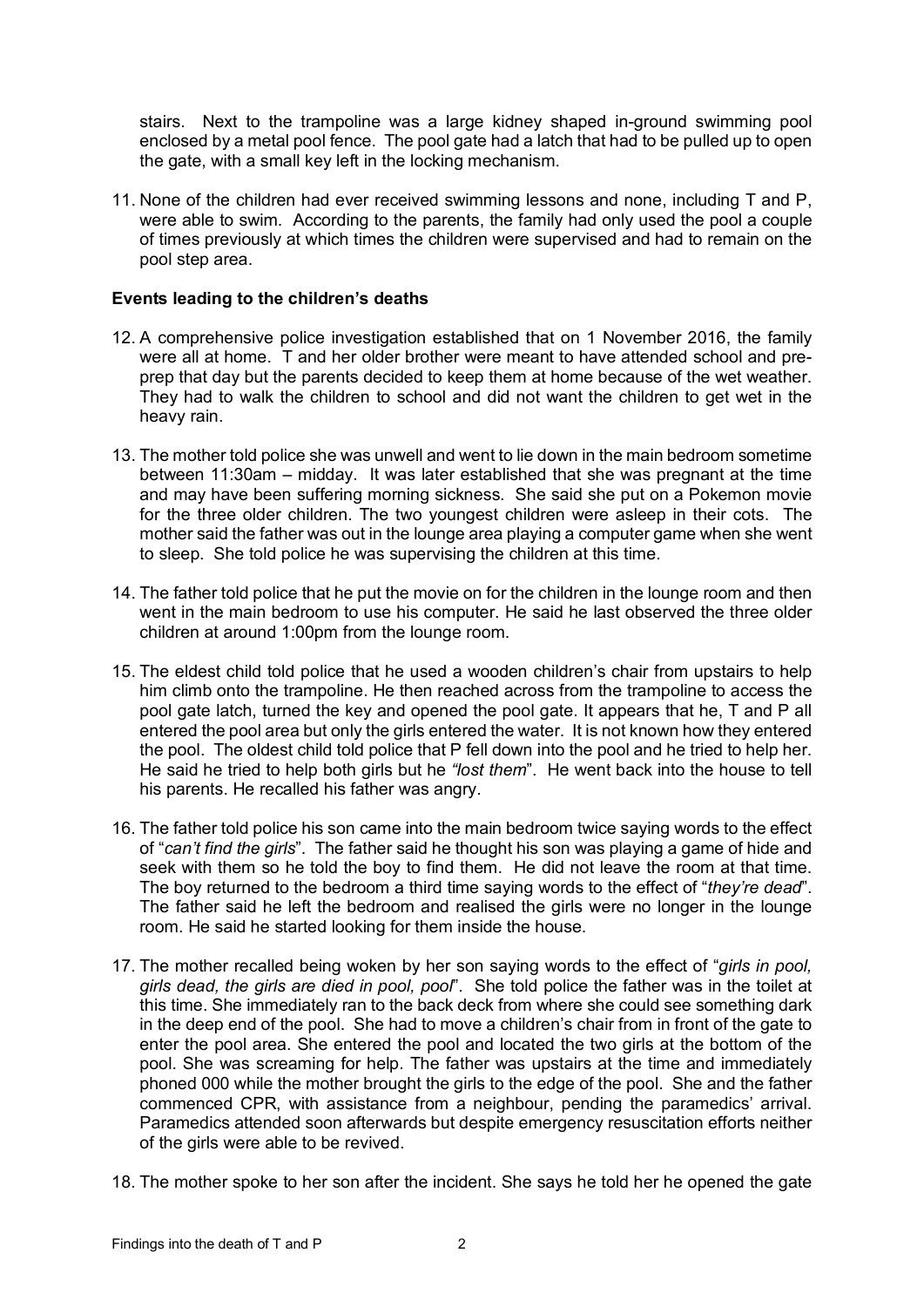and he was "*sorry, sorry the girls are dead*".

- 19. Officers from the QPS Child Protection Investigation Unit attended the scene and commenced an investigation.
- 20. Attending officers observed the property and the dwelling to be unkempt and dishevelled. The trampoline was positioned 410mm from the pool fence (regulation distance is a minimum 900mm). The pool water was unclean and murky green. The bottom of the pool was not visible due to the colour of the water. Police observed a small wooden children's chair situated next to the pool fence. This chair was a part of a chair and table set located in the dining room. The mother told police the chair that was in front of the pool gate was usually in the kitchen and had never been downstairs.



21. The parents admitted to having spent much of the day playing 'Age of Wushu' on their computers. Officers observed two large laptop computers on the bed in the main bedroom.

# <span id="page-4-0"></span>**Autopsy findings**

- 22. External examinations and full autopsies were performed at the John Tonge Centre on 2 November 2016. The final autopsy reports were received on 31 January 2017.
- 23. Both autopsies revealed features consistent with drowning which the pathologist considered caused the death. There were minor injuries consistent with normal childhood activity, falling into a pool and resuscitation efforts. Toxicological analysis detected no alcohol or other drugs.

# <span id="page-4-1"></span>**Police investigation**

- 24. The Coroner received the final police investigation report in November 2017.
- 25. The investigation found no evidence to support any criminality. Rather, the actions of the three young children in entering the pool area appeared to be that of childhood exploration. However, it was considered that lack of parental supervision by either parent was a contributing factor. The amount of the time the children were unsupervised is uncertain.
- 26. The evidence supports a finding that the children entered the pool area while the mother was asleep and after the father had left them unsupervised watching a movie in the lounge room for a period of at least 20 minutes while he played on his computer in the main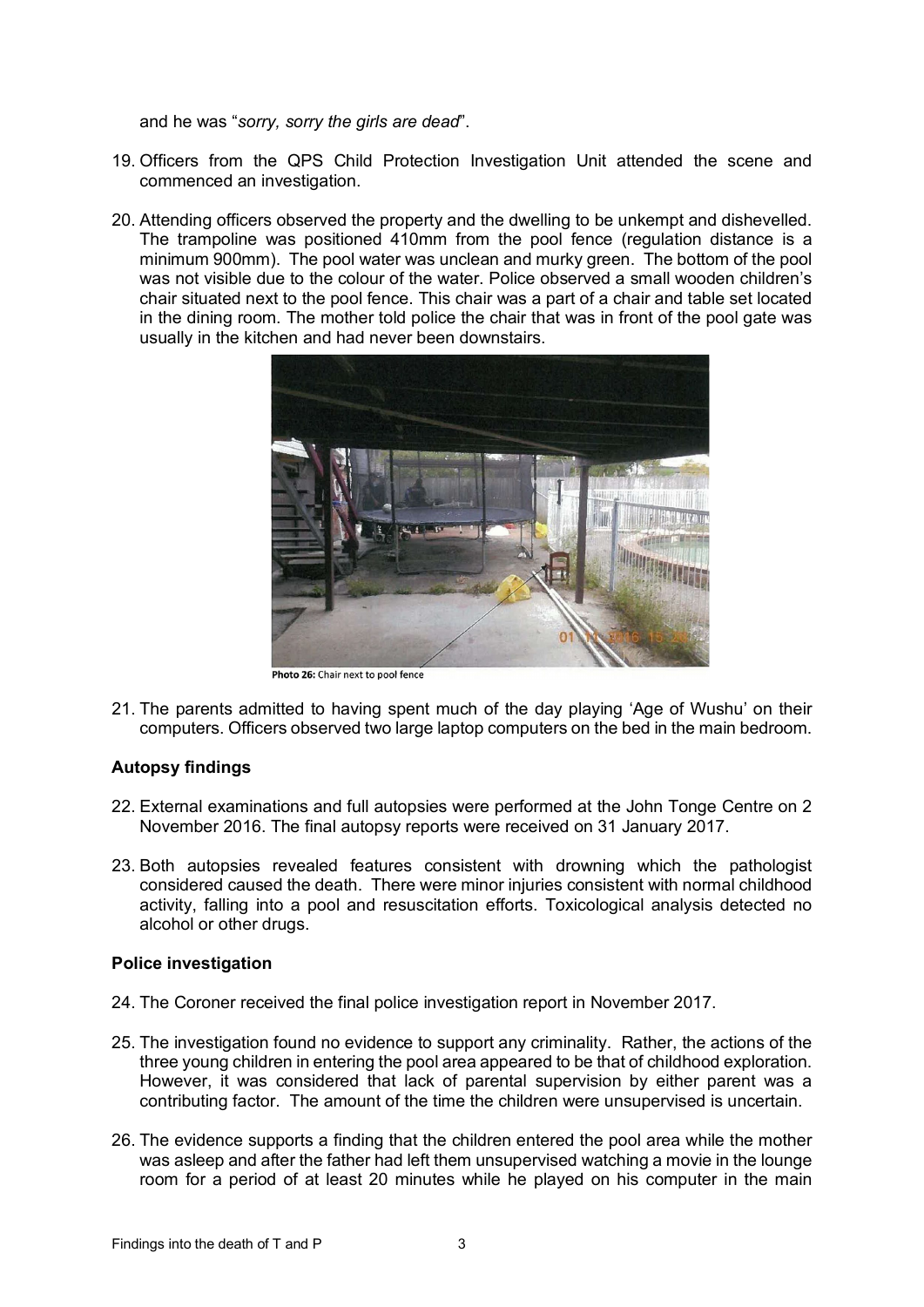bedroom. I note the investigating officers speculated this timeframe was "*well understated by [the father]*."

- 27. Despite the mother's claim to have notified the landlord about the broken rear sliding door lock, this appears not to have been reported to the owner.
- 28. The police investigation involved an inspection of the pool, fence and gate and pool surrounds by building inspectors from the relevant City Council. The inspection found that the pool gate latch was faulty and would not automatically latch closed on each occasion. This may explain how the eldest child was able to exit the enclosed pool area.
- 29. The pool failed inspection in 12 areas namely:
	- Pool fence less than 1.2 metres above ground level
	- Trampoline within 900mm of pool fence/gate
	- Hole in gate post less than 900mm from bottom horizontal rail
	- Bucket attached to the pool fence (acting as climbing point)
	- Water pipe from water tank within the non-climbable zone
	- Pool gate does not self-close and latch from all positions
	- Right hand side boundary fence less than 1.8m high on the inside of the pool area
	- Climbable objects in neighbours' garden stacked against pool fence
	- No resuscitation sign displayed on the pool fence,
	- Rear balustrade height on deck 900mm high (required height is 1.2m)
	- Water tank in the non-climbable zone; and
	- Chair next to pool fence.
- 30. The co-owner of the property confirmed that a pool safety certificate was obtained when she purchased the property in October 2015. The certificate was issued by a licensed pool safety inspector and remained in effect until 9 October 2017 provided there were no changes or modifications made to the fence or surrounds that impacted on compliance.
- 31. The pool safety inspector told police that he attended the property on 24 September 2015 to conduct a pool fence safety inspection. His pool safety inspection report identified nine areas of non-compliance. These included the latch not being aligned and not self-closing; the fence height was not 1200mm in all places because a rock in the garden reduced the height; aspects of the non-climbable zone were climbable due to the placement of reinforcement mesh, plants growing over the fence and accessibility via verandah rails; and there was no CPR sign within the pool area. The inspector provided his report to the property owner together with a pool safety non-compliance notice. The inspector reattended the property on 10 October 2015 to reassess the pool fence. He was satisfied that all nine defects had been rectified satisfactorily and issued a pool safety certificate.
- 32. The owner told police that she and her partner had not made any changes or repairs to the pool or the pool fence since purchasing the property on 22 October 2015.
- 33. The owner conducted an inspection of the property approximately four to six months prior to the children's deaths. At that time she observed the house to be reasonably clean but did not take any photographs. She reattended the property approximately one month prior to the children's deaths to speak to the parents about being in arrears with their rent. On this occasion she noticed the front yard was overgrown. The inside of the house was clean.
- 34. The owner told police that she only became aware of the presence of the trampoline when she saw news footage about the children's deaths on the day of the incident.
- 35. A landlord is legally obliged to ensure a valid pool safety certificate is in effect before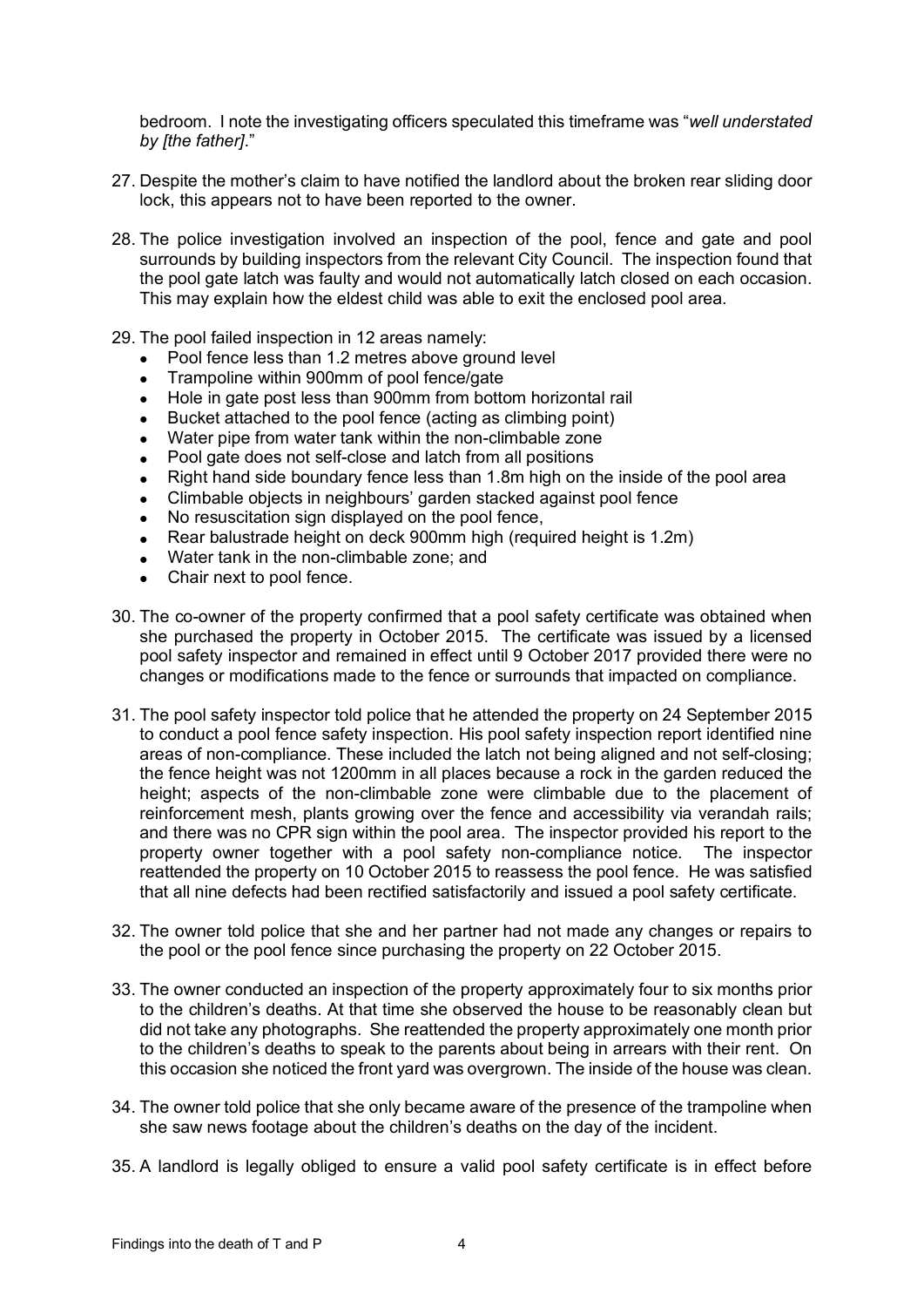signing a tenancy agreement. The tenancy agreement notes that the owners had provided the family with a copy of the pool safety certificate. There is no evidence that they provided any instruction or guidance to their tenants on pool maintenance or compliance with the pool safety certificate. This prompted the investigating officer to recommend that all tenants receive instructions, either from the landlord or agent, in relation to the pool maintenance and compliance with the pool safety certificate, and that regular compliance inspections be mandated for landlords or agents to ensure pool safety compliance is maintained.

### <span id="page-6-0"></span>**Current pool safety standards in Queensland**

- 36. The current pool safety standard setting out the technical requirements for pool safety barriers and CPR signs is contained in the Queensland Development Code Mandatory Part 3.4 for Swimming Pool Barriers, Australian Standard 1926-2007 (parts 1 and 2) and the *Building Regulation 2006*. Local governments are responsible for inspecting pools and enforcing pool safety laws, and are expected to comply with guidelines issued by the Department of Housing and Works under section 258 of the *Building Act 1975*. The most recent version of those guidelines is dated October 2016, one month prior to the children's deaths.
- 37. Following a 2008 review of Queensland's pool safety laws, the Queensland Government implemented a two stage swimming pool safety improvement strategy involving amendments to the swimming pool safety laws, education programs about the importance of supervising children around pools and encouraging people to teach children to swim at a young age.
- 38. Stage one commenced on 1 December 2009 and included introduction of the latest swimming pool safety standards and cardiopulmonary resuscitation signage standards.
- 39. Stage two commenced on 1 December 2010 and included introduction of the sale and lease compliance system, requiring pool safety certificates to be obtained from a licensed pool safety inspector when a property with a pool is sold or a lease or other accommodation agreement is entered into, and requiring all regulated pools to be included in a state-based pool safety register. Stage two also introduced mandatory inspections by local governments for immersion incidents of children under five in swimming pools.
- 40. Where a property with a pool is being leased, an owner must ensure a pool safety certificate is in effect for the pool before entering into a new or renewed lease, but there is no requirement to give a copy of the certificate to tenants. The certificate remains valid for two years, and there is no need to obtain a new certificate if new tenants move into the property within that two years. There is a pool safety register which enables the public (including tenants) to check if a pool safety certificate is in effect for a particular pool, by entering the property address or lot number.
- 41. There is otherwise no requirement for owners to provide tenants with pool safety information.
- 42. Occupiers of a property, including tenants, must ensure that gates and doors giving access to a pool are kept securely closed at all times when they are not in use. Occupiers and tenants must also ensure there are no climbable objects that would allow children to access the pool unattended.
- 43. The circumstances in which T and P were able to access the backyard swimming pool were related largely to supervision issues. However, it is clear from the inspection report that the pool was not compliant with pool safety requirements, despite having a current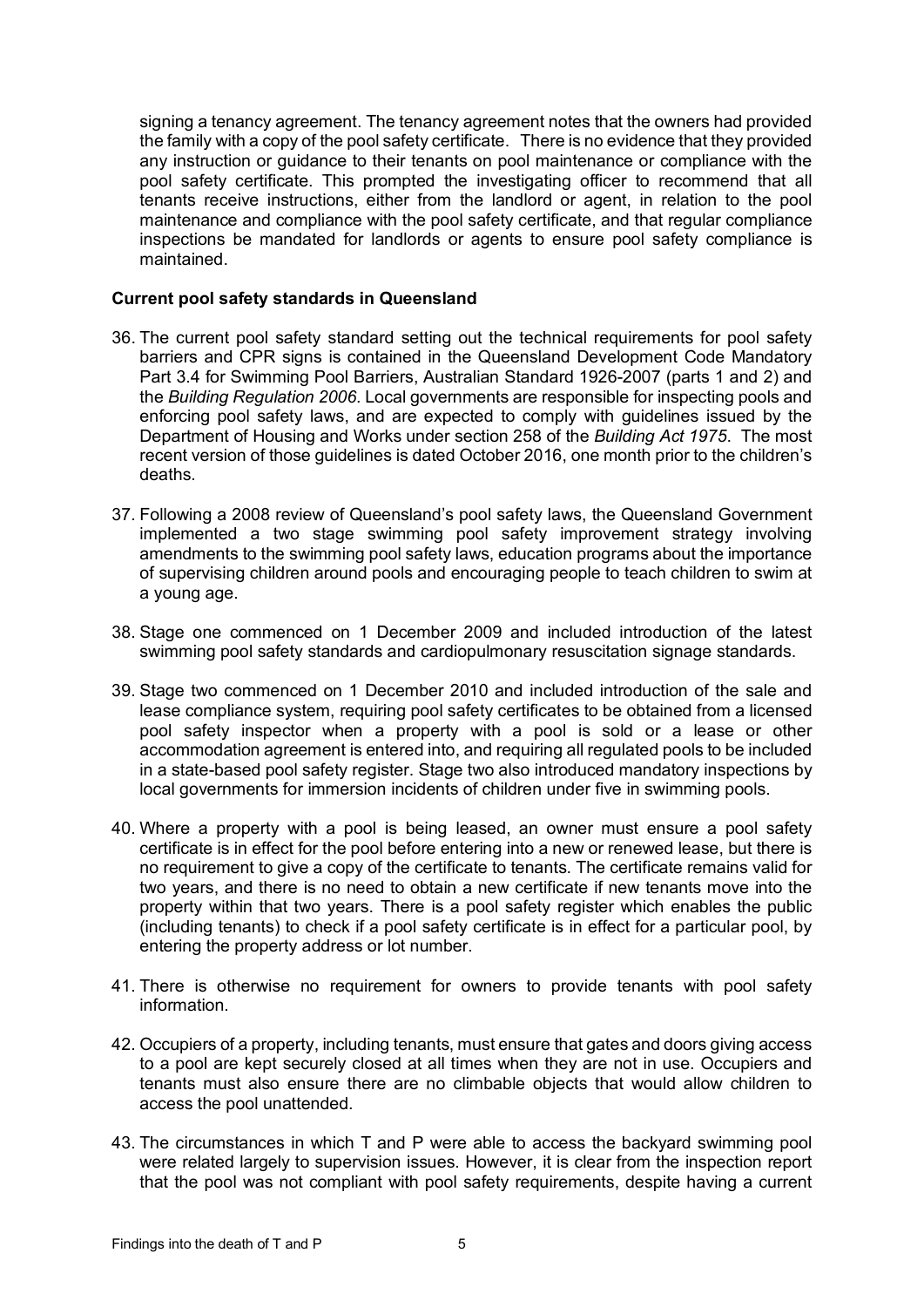pool safety certificate. One of those matters of non-compliance related to the trampoline being within 900mm of the pool fence/gate and it was this structure, together with the chair brought out from inside the house that enabled the oldest child to climb to a height where he could open the gate and let them in.

# <span id="page-7-0"></span>**Child Death Case Review Panel outcomes**

- 44. As the family was known to child safety services, the actions of the Department responsible for child safety in Queensland were examined by the Child Death Case Review Panel. The Panel report was provided to the Coroner in October 2017.
- 45. The Panel expressed concerns regarding the quality of the Department's response to child protection concerns in the years preceding the girls' deaths, particularly in relation to the father's alleged controlling and violent behaviours towards the mother. There was no departmental involvement with the family at the time of the deaths.
- 46. Relevant to the circumstances of the girls' deaths, the Panel made the following comments and finding:[1](#page-7-1)

*The Panel noted that all of the children died as a result of tragic accidents. However, in three of the cases, the Panel considered the children had experienced precursors of cumulative harm and neglect, including previous concerns regarding inadequate supervision.* 

*In the cases presented to the Panel, there was a theme of families who had previous child protection history and chaotic family circumstances – all with factors that created risk for the children, such as domestic and family violence, parental drug and alcohol misuse, overcrowded housing situations, and unmanaged mental health conditions – leading to poor supervision. These parental factors can create situations where the risk of preventable accidents is higher due to the absence of protective parenting.* 

*The Panel considered that it is critical for the department to incorporate current research in relation to the relationship between supervisory neglect and the risk of accidental death for children in training and resources available to departmental staff.*

*Finding 3 – Child protection workers in the department should be encouraged to develop their knowledge about child accidental death to ensure they are thinking about child safety holistically and have an evidence-based understanding of the links between neglect, inadequate supervision, and accidental death or injury of children.* 

*Workers should be provided child accidental injury training and access to available child injury prevention resources (such as those available through Kidsafe (www.kidsafe.com.au). In situations of substandard housing, the department should consider utilising home safety inspection services to assess fire and safety hazards around the home and identify primary prevention opportunities (For example, Queensland Fire and Rescue Service provide a free home safety inspection).*

47. The Panel's findings were provided to the Department for appropriate action, and to help inform ongoing learning and child protection reform activities.

<span id="page-7-1"></span><sup>1</sup> It should be noted the Panel reviewed a total of four accidental drowning deaths of children known to the Department. The comments and finding are in reference to all four deaths, not just those of T and P.